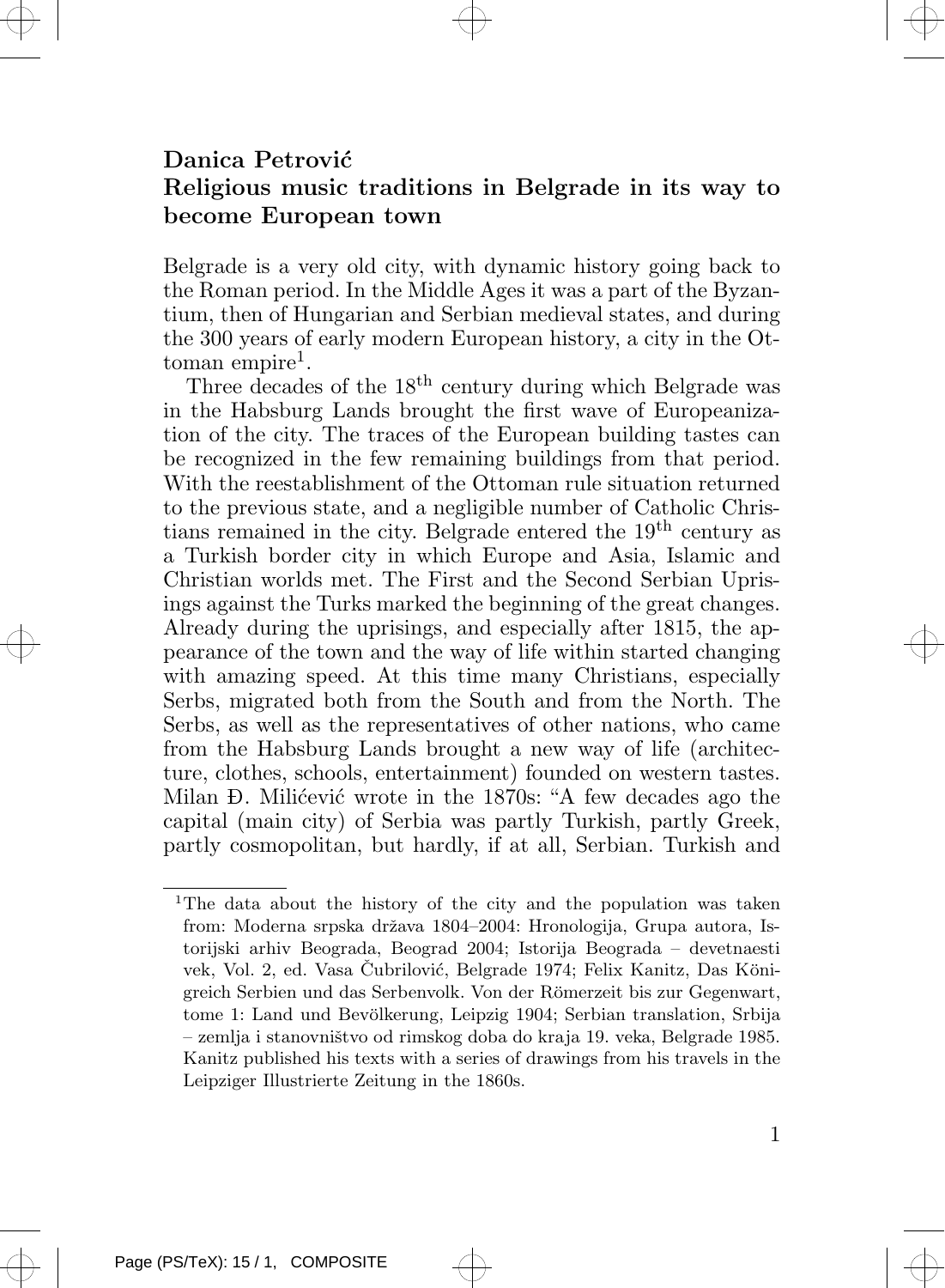broken Serbian were spoken on the streets, Greek in the shops, and even in the Church and at home more often Greek than Serbian. Houses, shops, clothes, a way of life and all customs were oriental. Today it has all changed. Turkish is not to be heard anywhere, Greek very rarely, and Serbian is being purified and corrected daily. Houses, shops, handicrafts, clothes and customs, everything is modified according to what is to be seen in the West, that is to say in the close neighborhood."<sup>2</sup>

On the basis of the population census from  $1862<sup>3</sup>$  we know that the predominant number of inhabitants were Orthodox (Serbs and Tzintzars), while the largest religious minority were the Jews<sup>4</sup>; the fact that changed by the end of the  $19<sup>th</sup>$  century in favour of the Catholic population (see Table I). At the end of

<sup>4</sup>The Jews have lived in Belgrade since the Medieval times. Their numbers increased after migrations of the Sephardim from Spain in the  $15<sup>th</sup>$  century. During the Ottoman times, they were the second most influential group (after the Turks), although they continued to live in closed communities. There were already three Jewish schools in the  $17<sup>th</sup>$  century. With the foundation of the Serbian state they became incorporated into the Serbian society, adopted the Serbian language and the Cyrillic alphabet. They retained however Jewish religious tradition and customs. The Belgrade Synagogue and a religious school were reopened in 1819 at Dorcol (a part of Belgrade), and in 1919 the Federation of Religious Councils was founded. Five years late building of Ashkenazi Synagogue started. The existing literature predictably has the least information about music, especially religious music. The Serbian-Jewish Choir has been undoubtedly one of the most important music activities of the Jewish community. Cf. N. Popović, Jevreji u Srbiji 1918–1941, Beograd 1997; Ivan Hofman, Srpsko-jevrejsko pevačko druˇstvo (Hor "Bra´ca Baruh") 125 godina trajanja, Beograd 2004; Ignjat Šlang, Jevreji u Beogradu, Beograd 2006.

<sup>&</sup>lt;sup>2</sup>Milan Đ. Milićević, Kneževina Srbija, Beograd 1876; Dr. Marija Ilić-Agapova, Ilustrovana istorija Boegrada, Beograd 1933, reprint Beograd 2002, p. 315.

<sup>3</sup> In this period Belgrade had eleven Mosques, four "tekija" (Moslem monastery or chapel), two Orthodox churches and one Synagogue. Cf. Istorija Beograda – devetnaesti vek, Vol. 2, Chapter IX – Etnički odnosi u XIX veku, Srpska akademija nauka i umetnosti, Beograd 1974, pp. 513– 555.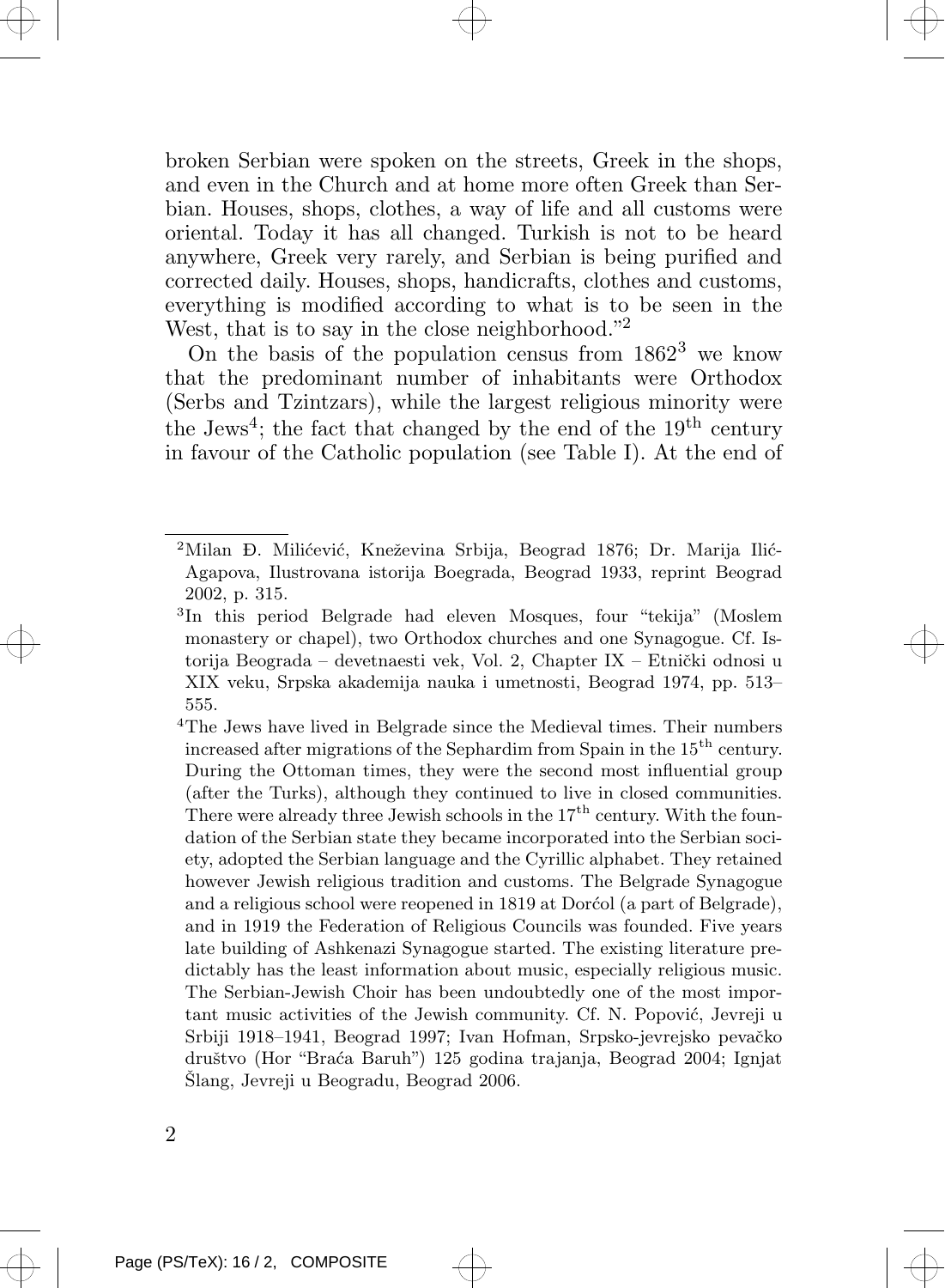

| and the control of the con-<br>$\sim$ |  |  |  |
|---------------------------------------|--|--|--|
|---------------------------------------|--|--|--|

| Year of Ortho- |            |       | Catho-   Protes-   Jews |          |      | Mos-   Unde-   Total |        |
|----------------|------------|-------|-------------------------|----------|------|----------------------|--------|
| census         | $d$ ox     | lics  | tants                   |          | lems | cided                |        |
| 1862           | Serbs $\&$ | $9\%$ | $2\%$                   | $10.4\%$ |      |                      | 25 000 |
|                | Tzintzars  |       |                         |          |      |                      |        |
|                | 89 %       |       |                         |          |      |                      |        |
| 1895           | 49 2 20    | 5849  | 791                     | 3097     | 159  | 59                   | 59175  |

On this occasion there was not enough time to look more closely into the situation of the members of different religions and confessions in Belgrade. It is especially difficult to find information about the temples and the patterns of services which were held. Therefore we will discuss only the development of the Orthodox Church music in Serbia.

European influences on the Serbian religious music spread in two ways: a) Through the work of the Serbs and members of other nations who lived in the Habsburg monarchy (Austro-Hungary); b) Through the activities of the Serbs from the Principality, later Kingdom, of Serbia who studied at the European Hochschulen and Universities.

## I

During the 18<sup>th</sup> and the 19<sup>th</sup> century Serbs in the Habsburg monarchy came under the influence of the West European music practice – accepted either directly from the Central Europe, or indirectly through Russian and Ukrainian art. It was revealed through new music genres, acceptance of the European music notation, the beginning of use of the music instruments, choir singing, development of the theatre music, chamber and home music making, the impor-

<sup>5</sup>See, Istorija Beograda – devetnaesti vek, Vol. 2, Beograd 1974. See also, Georg Wild, Die deutsche evangelische Kirche in Jugoslawien 1918–1941, Verlag des Südostdeutschen Kulturwerks, München 1980.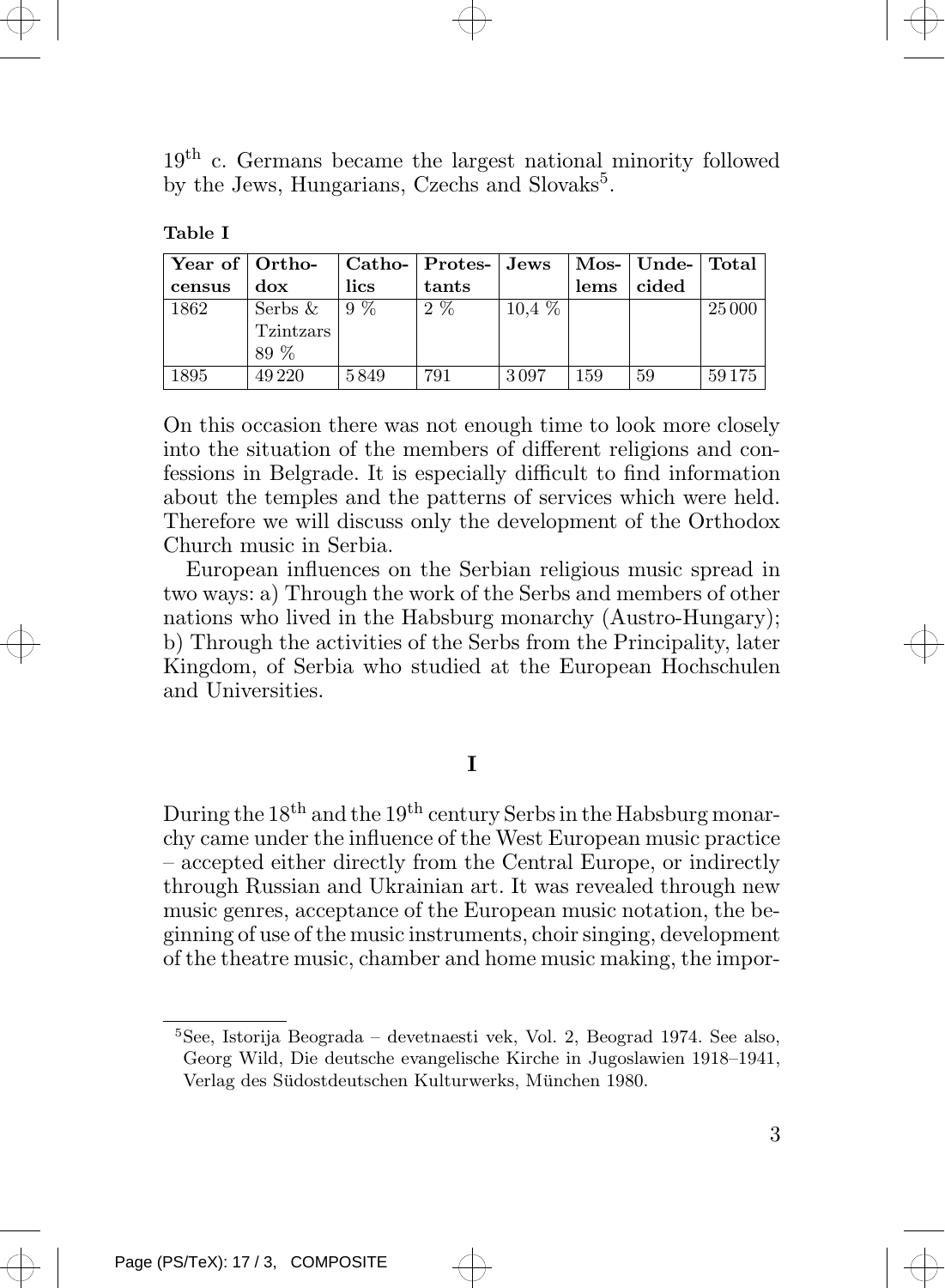tant place of music in the education<sup>6</sup>. At the same time with these developments, the enthusiasm about national music grew among the Serbs in Habsburg monarchy, stirred on one hand by the ideas of German intelligentsia about the importance of "Volkskunde", and on the other hand by their wish, common to all nation in the monarchy, to prove and present themselves in the multinational and multi-confessional Habsburg monarchy.

The most important name among Serbian musicians was the composer, pianist and conductor Kornelije Stanković, who was born in Buda (today's Hungary) but studied music in Vienna. In the 1850s Stanković wrote down for the first time Serbian traditional both secular and church songs, which he then enriched by simple harmonisations. At concerts in Buda, Vienna, Novi Sad, Belgrade, and many smaller towns in today Vojvodina and Serbia, he performed, apart from the pieces by German composers, the arrangements of Serbian and other Slavonic folk songs<sup>7</sup>.

The First Belgrade Singing Society, founded at that time (1853), performed German songs, both in the original language and in the Serbian translations. The coming of Kornelije Stanković to the place of the Society's conductor, their repertoire slowly turned towards stylisations of Serbian and other Slavonic songs. The citizens of Belgrade, gathered in this Society, did not readily accept such changes<sup>8</sup>. Unlike them many European composers, both anonymous and well known –

 ${}^{6}$ Cf. Danica Petrović, Le chant populaire sacrè et ses investigateurs, in: Srpska muzika kroz vekove [La musique serbe à travers les siècles], Gelary of the Serbian Academy of Sciences and Arts, Vol. 22, Beograd 1973, pp. 275– 292; eadem, Srpski muzičari u Budimu i Pešti u 19. i početkom 20. veka (in Serbian and in Hungarian), in: Istorija srpsko-mađarskih kulturnih veza. A Szerb-Magyar kulturális kapcsolatok történtéböl, Novi Sad-Budapest 2003, pp. 213–235; Katarina Tomašević, Music – an activity of the Jesuits in Belgrade and Petrovaradin in  $17<sup>th</sup>$  and  $18<sup>th</sup>$  c. (Summary in English), Matica srpska Journal of Stage Art and Music, No. 18–19, Novi Sad 1996, pp. 69–78. <sup>7</sup>Danica Petrović, Kornelije Stanković; Marijana Kokanović, The Piano Music of Kornelije Stanković, in: Kornelije Stanković: Complete Works, Piano Music, Vol. 1, Belgrade-Novi Sad 2004, pp. 9–22.

<sup>&</sup>lt;sup>8</sup>Cf. Danica Petrović, A Hundred and Fifty Years of Work: I The First Six Decades, in: Prvo beogradsko pevačko društvo – 150 godina, Galerija Srpske akademije nauka i umetnosti, Vol. 101, Beograd 2003, pp. 227–233.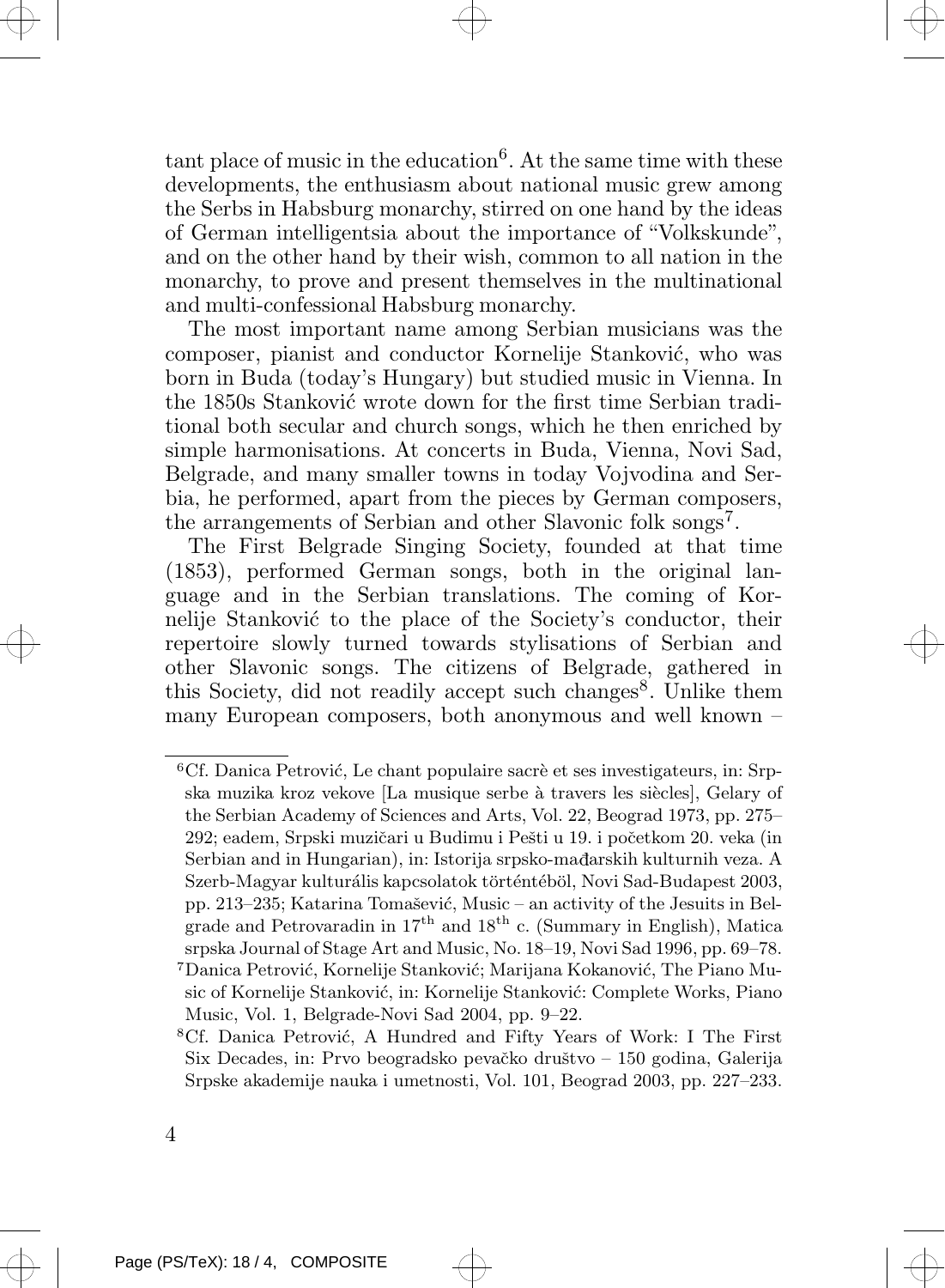E. Grieg, P.I. Tchaikovsky, F. Bayer, J. Strauss-son, A. Dvořak, N. Rimsky-Korsakov – eagerly used in their works the so far unknown Serbian melodies<sup>9</sup>.

After Stanković, many both local (such as Josif Marinković, Jovan Paču) and visiting composers of different nationalities, usually educated in Vienna (Jew-Josif Schlesinger, Austrian-Alois Kalauz, several Czech musicians, a Slovene Davorin Jenko), worked on joining of the Serbian traditional music with the European music styles<sup>10</sup>. Belgrade was yet to start educating people for the new time.

## II

The Kingdom of Serbia systematically found ways to send its talented young people to study abroad. In the realm of music culture the education of young Stevan Mokranjac was the most successful enterprise with excellent results. He spent, with occasional small breaks, full seven years (1879–1887) at conservatories, first in Munich, and later in Rome and Leipzig. It was one of the most successful investments of the Kingdom of Serbia. After his return to Serbia, Mokranjac worked as a composer, conductor and teacher, he founded the first music school and the first string quartet, the Union of singing societies, Union of musicians, and he worked as a melographer of the traditional folk and church  $music<sup>11</sup>$ .

Mokranjac's work on transcribing the traditional Serbian Church chant was a pioneering one in Serbia. Before him similar work was done only among the Serbs in Austro-Hungary. He

<sup>&</sup>lt;sup>9</sup>Cf. Dorđe Perić, The Bibliography of Kornelije Stanković: IV The Reception of Stanković's Works, in: Kornelije Stanković i njegovo doba [Kornelije Stanković and His Time], ed. D. Stefanović, Serbian Academy of Sciences and Arts, Institute of Musicology, Scientific assemblies, book XXIV, Beograd 1985, pp. 303–307.

 $10$ Stana Đurić Klajn, Serbian Music through the Ages, Belgrade 1972, pp. 48–115.

 $11$ About Mokranjac's Life and Work, see, Stevan Stojanović Mokranjac, Život i delo (in Serbian), eds. Dejan Despić, Vlastimir Peričić, in: Complete Works of Stevan St. Mokranjac, Vol. 10, Beograd 1999.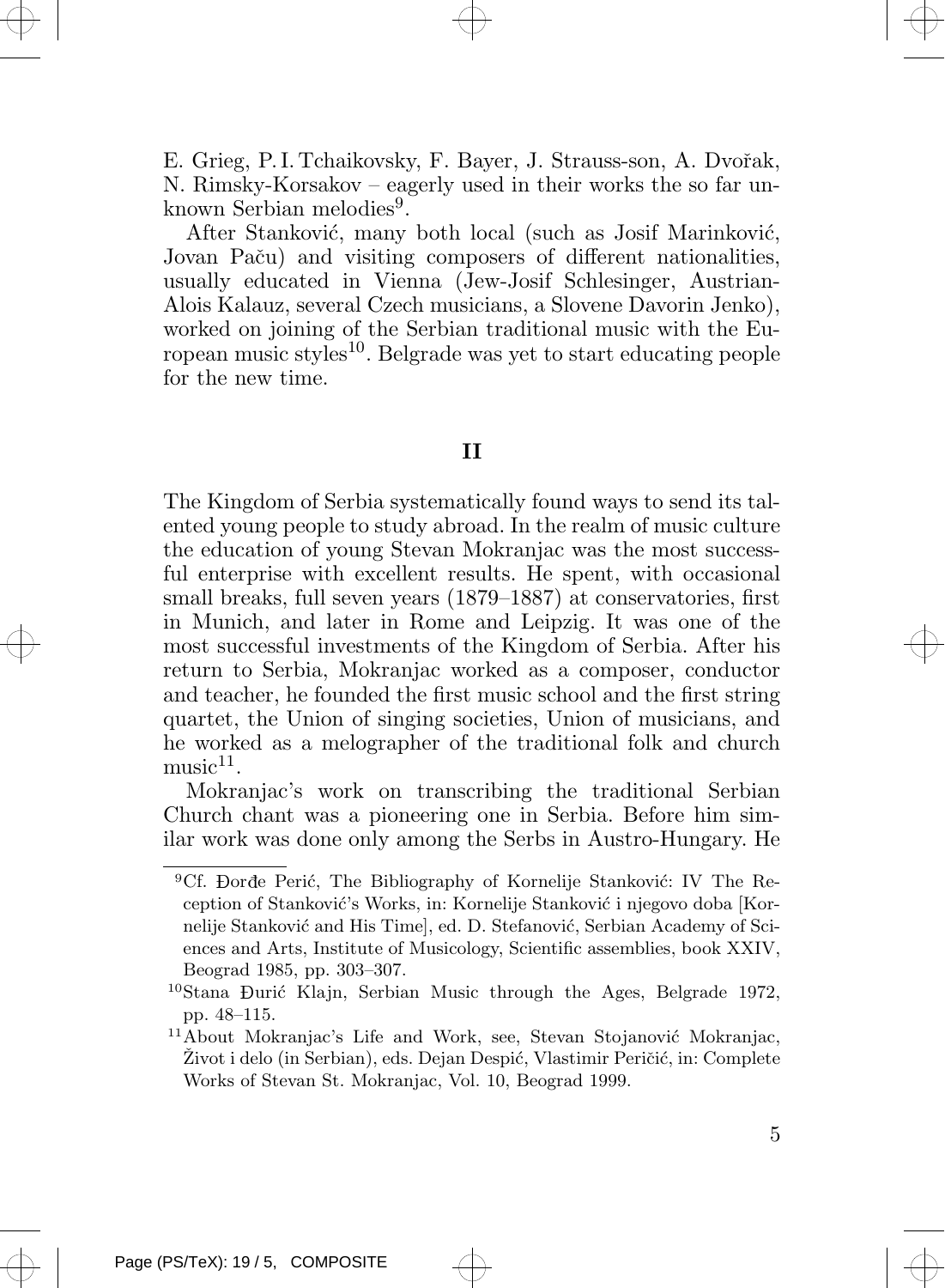not only wrote down, but also selected different variations of the traditional chant. He purged the melodies from "excessive ornaments and the vibration of voice". Unfortunately his intention to write a study about the variations of the Serbian chant remained unfulfilled, and his autographs were lost during the First World War. For this reason today we are unable to determine the nature of his interventions on the traditional melodies he wrote down. Shortly after it had been published (1908) his redaction of the "Octoeschos" became the official textbook for the Seminaries of the Metropolitanate of Serbia, and after the First World War for all Seminaries of the Serbian Orthodox Church. Today it is the most widely applied variation of the Church Chant and plays the role of its standardized version. Later musicians classified this variation as "Belgrade Chant", although it ensued from the widely spread older Serbian Chant, and was in fact its less ornamented version created by Stevan Mokranjac<sup>12</sup>. In his compositions, both secular and religious, Mokranjac combined in a marvellous way the characteristics of the European music language with the folk songs from various regions of Serbia and the music tradition of different nations, whose folklore he studied (Hungarian, Ukrainian, Turkish, Macedonian and Croatian). The vocal polyphony he studied in Rome, harmony, form and "Tonkunst", which he learned first in Munich and then here in Leipzig, found a highly artistic application in his startling sacred compositions, which he wrote for the services in the Belgrade Cathedral Church, and for the choir of the First Belgrade Singing Society whose conductor he was from his return from Leipzig (1887) until his death in exile in Skopje  $(1914)^{13}$ .

His sacred compositions – The Liturgy of St. John Chrysostom, The Requiem, Two Hymns for Good Friday, Three Stasis for Great Saturday, Akathistos to the Mother of God, Megalynar-

 $13$ See, Prvo beogradsko pevačko društvo – 150 godina [First Belgrade Singing] Society], Galerija Srpske akademije nauka i umetnosti, Vol. 101, Beograd 2003.

 $12$ Danica Petrović, The Octoechos in Serbian Chant and in the melographic works of Stevan St. Mokranjac, in: Complete Works of Stevan Stojanović Mokranjac, Vol. 7, Beograd 1996, pp. XV-XXXIV; eadem, The General, Special nad Festal Chants of Stevan St. Mokranjac, in: Complete Works of Stevan Stojanović Mokranjac, Vol. 8a, Beograd 1998, pp. XI-XLI.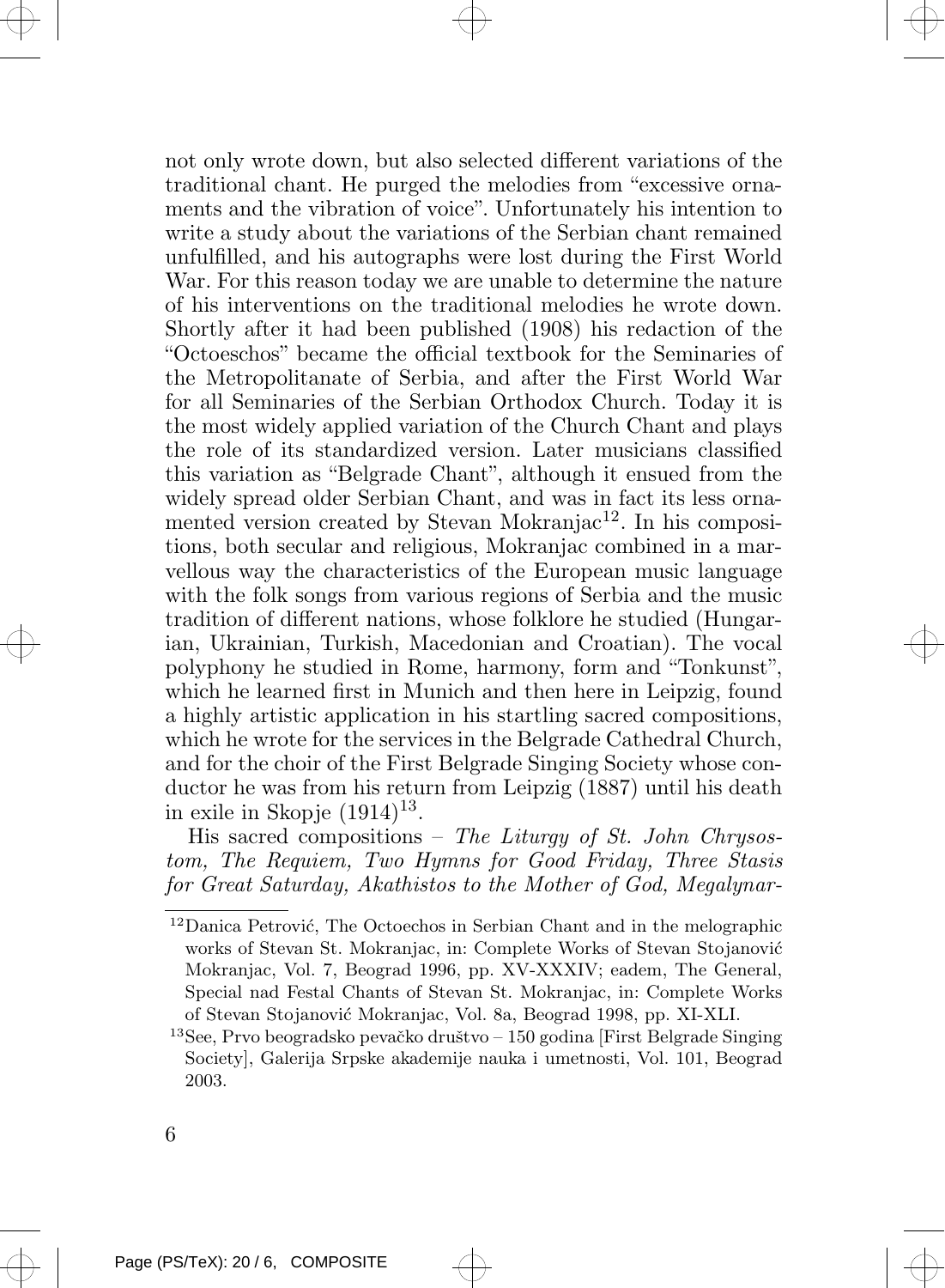ion to St. Sava – represent the highest achievements not only of the Serbian church music, but of the Orthodox Church music in general<sup>14</sup>. Social changes which took place in Europe in the  $19<sup>th</sup>$  century influenced the creation of the artistic tendencies through which Russians and many of the smaller European nations – many of them Slavonic – found their way to the international musical scene for the first time in their modern history.

Mokranjac returned to Germany on a tour with the choir of the Belgrade Singing Society in 1899. For that occasion, the German emissary in Belgrade, baron Wecker-Gotter, translated into German and published the texts of all songs. They held two well visited concerts in Berlin, and even sang in front of the German Emperor and Empress. The newspaper reported that the Emperor greeted them with the words: "Famos, meine Herrn". In Dresden they gave concerts in the Royal Opera ("Semperoper") and in the "Zwinger" palace, and in Leipzig in the Albert Hall ("Albertsaal"). "Musicalisches Wochen-Blatt" wrote that it was well attended and by large the most interesting concert of the season. In Berlin they sang at the Liturgy in the Chapel of the Russian embassy. At the concerts in Germany they performed: Mokranjac's Rukoveti – choral suites – II, V, VI, VII, VIII, Coastal Melodies, Two Turkish songs, Spiritual Concert by Dimitri Bortnyansky, two songs by Brahms. German press reviewed very positively all concerts of the Belgrade choir<sup>15</sup>.

At the turn of the century the music life in Belgrade revolved to a great extent around and with Stevan Mokranjac. The map of his tours with the Belgrade Singing Society is quite remarkable: from Sofia, Plovdiv, Thessaloniki and Constantinople to Budapest, Moscow, St. Petersburg, Nizhniy Novgorod and Kiev, from Cetinje and Dubrovnik, to Split, Zadar, Rijeka, Zagreb, from Sarajevo and Mostar to Berlin, Dresden and Leipzig. It is impossible to mention all places in Serbia and Serbian regions of Austro-Hungary in which they gave concerts. They also sang regularly at services in the Belgrade cathedral, St. Nathalie's church and in the chapel of the Royal Palace in Belgrade, at concerts and

<sup>&</sup>lt;sup>14</sup>See, Stevan Stojanović Mokranjac: Complete Works, Vols. 4, 5, 6, ed. V. Ilić, Beograd 1994–1996.

<sup>&</sup>lt;sup>15</sup>Cf. Kosta P. Manojlović, Spomenica Stevanu St. Mokranjcu, Beograd 1923.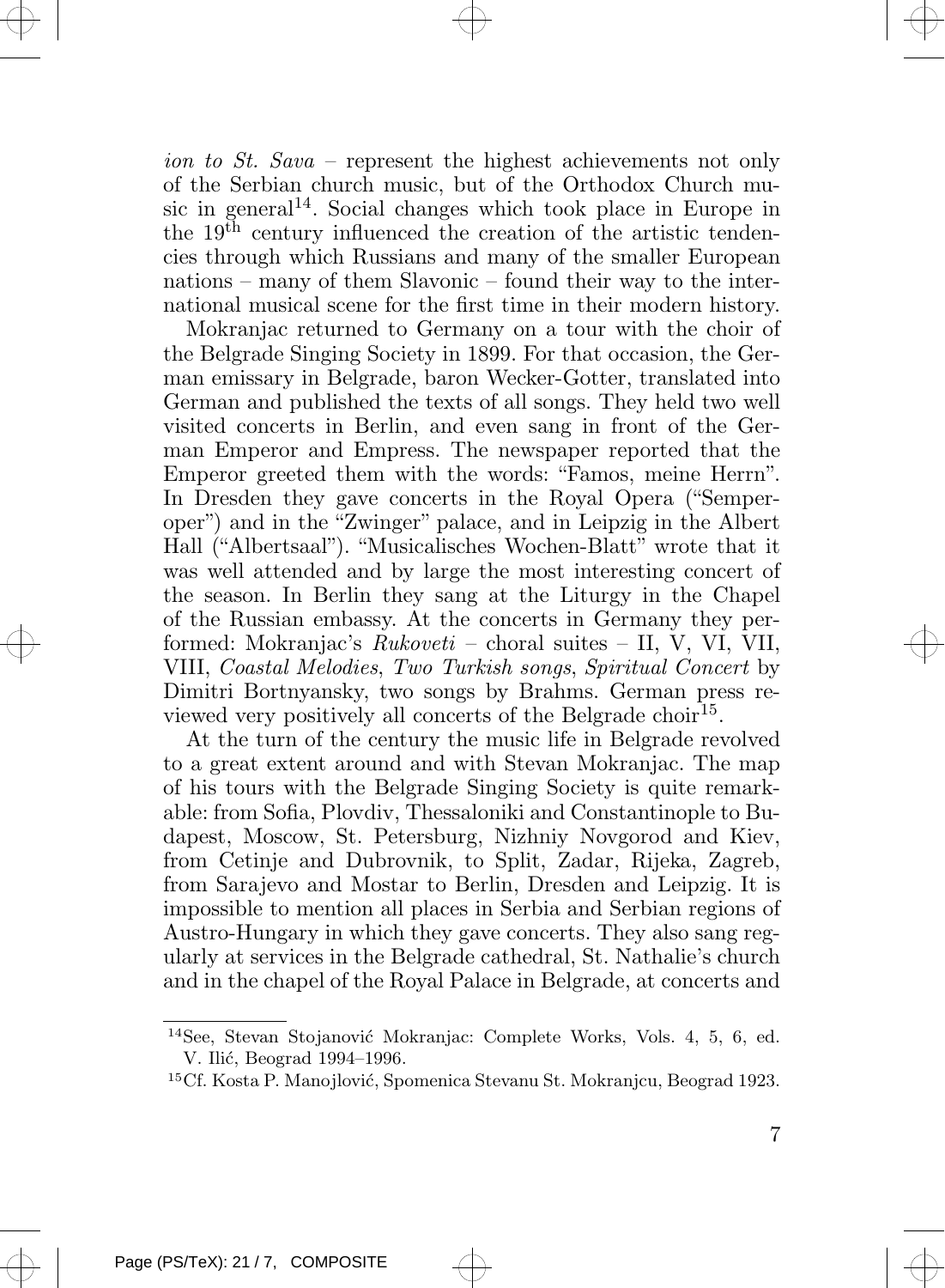celebrations: crowning of the Serbian kings, funerals and requiem services for both the members of the Serbian Royal family, state and church officials, well known people from the publicly life but also for the church singers, choir members and choir's benefactors; they sang a memorial services for the English king Edward VII (1910), Miss Irby; they organized festivities in honor of the visit of the Croatian bishop Josip Juraj Strossmayer, sang in the Catholic church in Belgrade at the memorial service for the Rev. Ivo Stojanović from Dubrovnik (1897). They gave a large number of humanitarian concerts, especially when some of the young members were supposed to leave to study abroad.

Religious music was at that time still rarely performed outside churches, and if something was performed it was mostly the separate hymns, not the Liturgy as a whole. Mokranjac organised traditional spiritual concerts in Belgrade during the Lent, in the Passion Week. As far as we have found out the first one was in 1896. Not only was the Orthodox Church music performed, works of Serbian (Mokranjac, Marinković, Topalović) and Russian composers (Bortnyansky, Malashkin, Tchaikovsky, Davidov, Grigorev), but also the works of the European composers (J. S. Bach, J. Haydn, F. Schubert, A. Dvořak, Lorenzo Perosi).

The Belgrade Singing Society cooperated with many musicians, and with other choirs. At the celebration of the Society's  $50<sup>th</sup>$  anniversary, held under the patronage of the King, 23 choirs participated: 7 of them were from Belgrade, the Serbian-Jewish singing society and one Catholic choir among others, 8 choirs were from different towns in the Kingdom of Serbia and 7 were from Austro-Hungary. On that occasion the foundation of the union of Singing Societies was discussed.

The great works of the European music, Beethoven's 9<sup>th</sup> Symphony, Haydn's oratorio Genesis, were performed in Belgrade for the first time in the first decade of the 20th century. Stanislav Binički, composer and conductor, the former music student in Munich, was the "spiritus movens" of these musical events.

Within the religious music, the influences within one confession were numerous – e. g. Greek-Serbian influences, Russian-Serbian influences. The influence of the Catholic and Protestant churches were not of the local character, but penetrated form the larger cultural centres, through musicians who were educated abroad